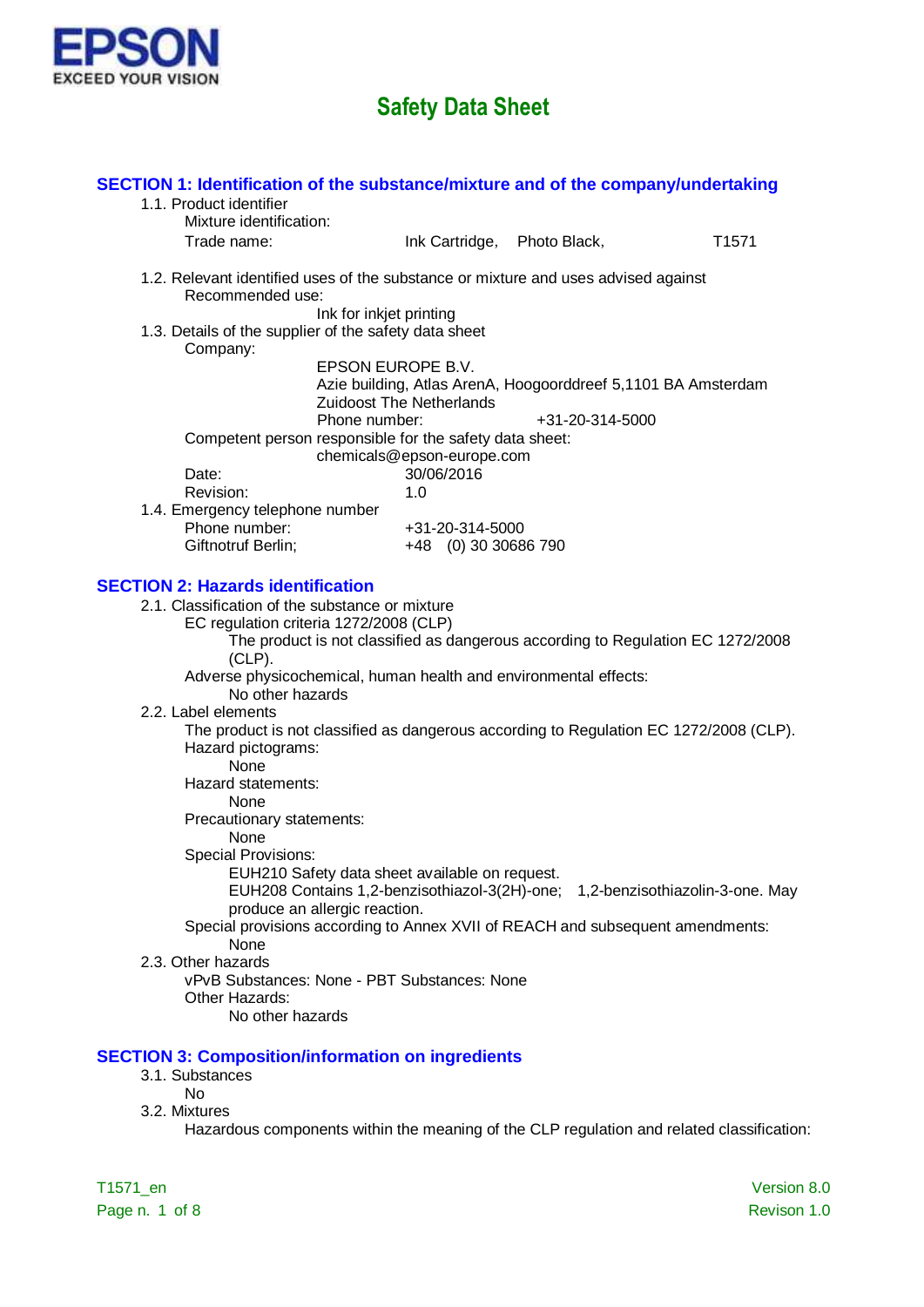

| Qty               | <b>Name</b>                                                         | Ident. Number                   |                                        | <b>Classification</b>                                                                                                                                                                |
|-------------------|---------------------------------------------------------------------|---------------------------------|----------------------------------------|--------------------------------------------------------------------------------------------------------------------------------------------------------------------------------------|
| $65% -$<br>80%    | Water                                                               | CAS:<br>EC:                     | 7732-18-5<br>231-791-2                 | The product is not classified as<br>dangerous according to<br>Regulation EC 1272/2008 (CLP).                                                                                         |
| $12.5\%$ ~<br>15% | Glycerol                                                            | CAS:<br>EC:                     | $56 - 81 - 5$<br>200-289-5             | The product is not classified as<br>dangerous according to<br>Regulation EC 1272/2008 (CLP).                                                                                         |
| $1\% \sim 3\%$    | Carbon black                                                        | CAS:<br>EC:                     | 1333-86-4<br>215-609-9                 | The product is not classified as<br>dangerous according to<br>Regulation EC 1272/2008 (CLP).                                                                                         |
| $1\% \sim 3\%$    | Triethanol amine                                                    | CAS:<br>EC:                     | $102 - 71 - 6$<br>203-049-8            | The product is not classified as<br>dangerous according to<br>Regulation EC 1272/2008 (CLP).                                                                                         |
| $< 0.05\%$        | 1,2-benzisothiazol-3(2<br>H)-one;<br>1,2-benzisothiazolin-3-<br>one | Index<br>number:<br>CAS:<br>EC: | 613-088-00-6<br>2634-33-5<br>220-120-9 | $\bigcirc$ 3.1/4/Oral Acute Tox. 4 H302<br>3.2/2 Skin Irrit. 2 H315<br>$\bigotimes$ 3.3/1 Eye Dam. 1 H318<br>3.4.2/1-1A-1B Skin Sens.<br>1,1A,1B H317<br>4.1/A1 Aquatic Acute 1 H400 |

### **SECTION 4: First aid measures**

- 4.1. Description of first aid measures
	- In case of skin contact:

Wash with plenty of water and soap.

In case of eyes contact:

In case of contact with eyes, rinse immediately with plenty of water and seek medical advice.

In case of Ingestion:

Do not under any circumstances induce vomiting. OBTAIN A MEDICAL EXAMINATION IMMEDIATELY.

In case of Inhalation:

Remove casualty to fresh air and keep warm and at rest.

- 4.2. Most important symptoms and effects, both acute and delayed None
- 4.3. Indication of any immediate medical attention and special treatment needed Treatment: None

### **SECTION 5: Firefighting measures**

- 5.1. Extinguishing media
	- Suitable extinguishing media:
		- Water.

Carbon dioxide (CO2).

Extinguishing media which must not be used for safety reasons:

- None in particular.
- 5.2. Special hazards arising from the substance or mixture Do not inhale explosion and combustion gases. Burning produces heavy smoke.
- 5.3. Advice for firefighters

Page n. 2 of 8 Revison 1.0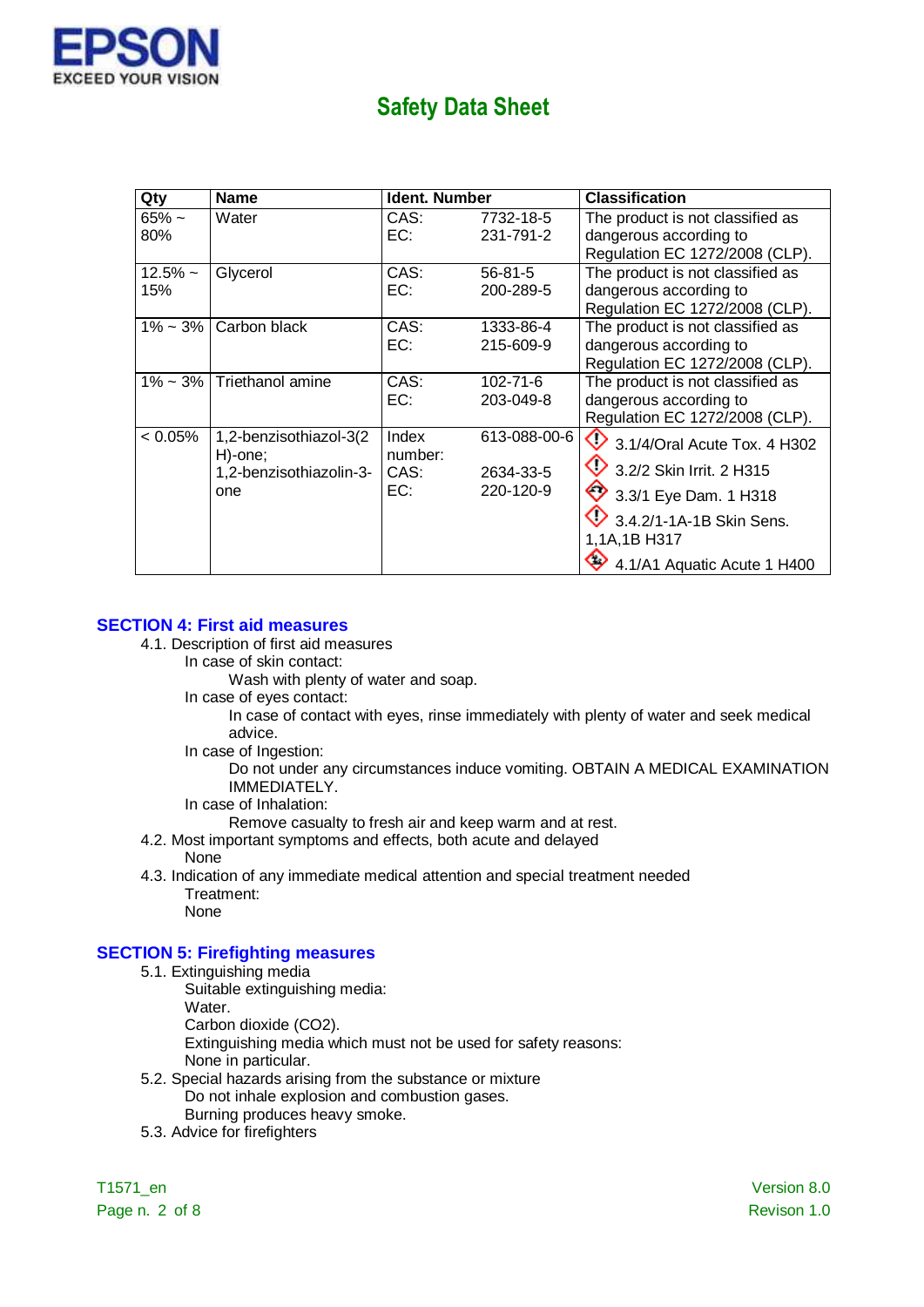

Use suitable breathing apparatus .

Collect contaminated fire extinguishing water separately. This must not be discharged into drains.

Move undamaged containers from immediate hazard area if it can be done safely.

#### **SECTION 6: Accidental release measures**

- 6.1. Personal precautions, protective equipment and emergency procedures Wear personal protection equipment.
	- Remove persons to safety.

See protective measures under point 7 and 8.

6.2. Environmental precautions

Do not allow to enter into soil/subsoil. Do not allow to enter into surface water or drains. Retain contaminated washing water and dispose it.

In case of gas escape or of entry into waterways, soil or drains, inform the responsible authorities.

- Suitable material for taking up: absorbing material, organic, sand
- 6.3. Methods and material for containment and cleaning up
	- Wash with plenty of water.
- 6.4. Reference to other sections See also section 8 and 13

### **SECTION 7: Handling and storage**

7.1. Precautions for safe handling

- Avoid contact with skin and eyes, inhalation of vapours and mists. Do not eat or drink while working.
	- See also section 8 for recommended protective equipment.
- 7.2. Conditions for safe storage, including any incompatibilities

Keep away from food, drink and feed.

Incompatible materials:

None in particular.

Instructions as regards storage premises:

- Adequately ventilated premises.
- 7.3. Specific end use(s)
	- None in particular

#### **SECTION 8: Exposure controls/personal protection**

- 8.1. Control parameters
	- Glycerol CAS: 56-81-5
		- OEL Type: OSHA LTE: 5 mg/m3 Notes: PEL, as mist, respirable fraction
		- OEL Type: OSHA LTE: 15 mg/m3 Notes: PEL, as mist, total dust
		- Carbon black CAS: 1333-86-4
			- OEL Type: ACGIH LTE: 3 mg/m3
			- OEL Type: NIOSH LTE: 3.5 mg/m3 STE: 1750 mg/m3
			- OEL Type: OSHA LTE: 3.5 mg/m3
		- DNEL Exposure Limit Values
		- No data available
		- PNEC Exposure Limit Values
	- No data available
- 8.2. Exposure controls
	- Eye protection:
		- Not needed for normal use. Anyway, operate according good working practices.
	- Protection for skin:
		- No special precaution must be adopted for normal use.
	- Protection for hands: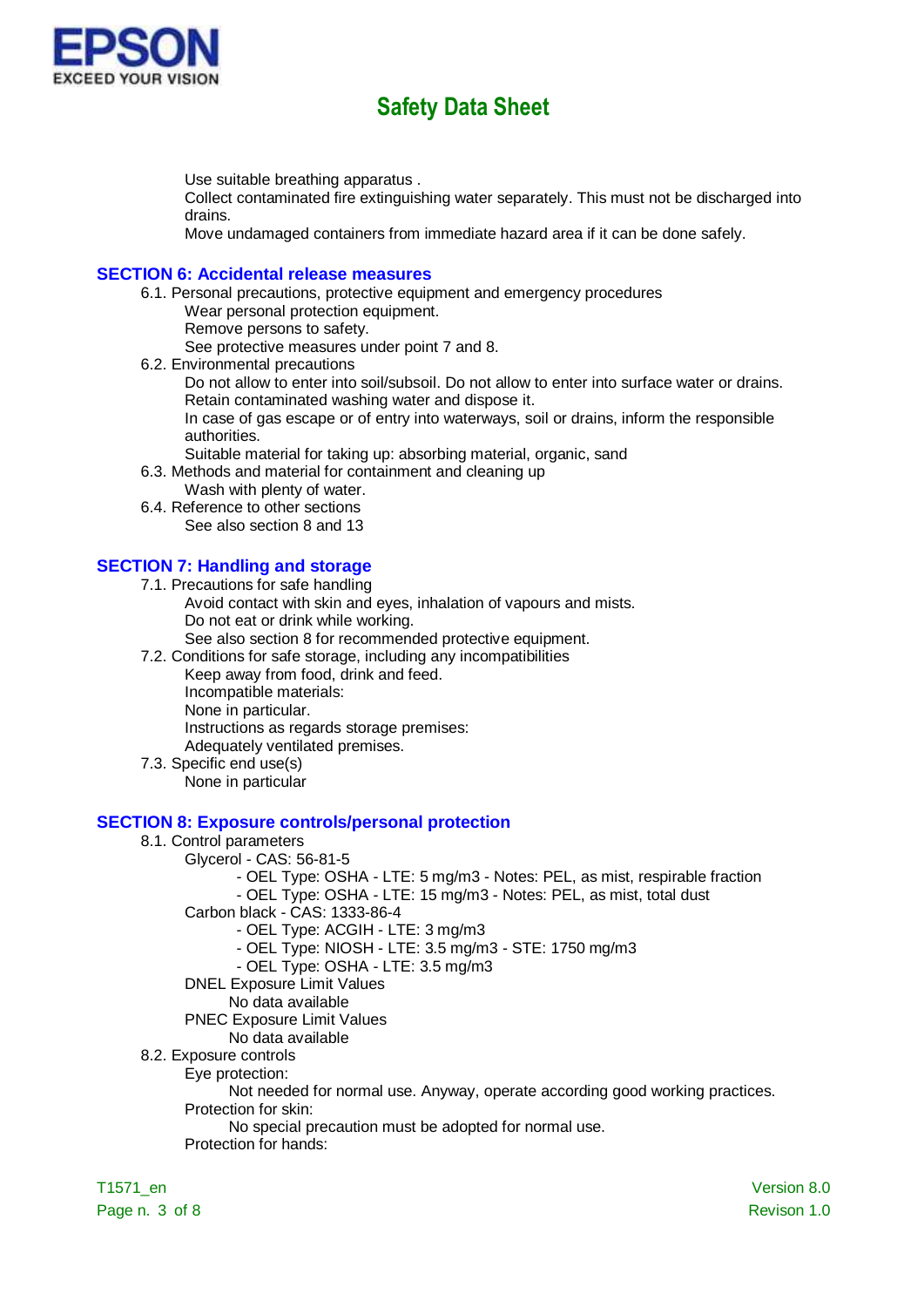

Not needed for normal use. Respiratory protection: Not needed for normal use. Thermal Hazards: None Environmental exposure controls: None Appropriate engineering controls: None

#### **SECTION 9: Physical and chemical properties**

9.1. Information on basic physical and chemical properties

- Appearance and colour: Black Liquid Odour: Slightly Odour threshold:<br>  $pH: 8.4 \sim 9$  at 20 °C pH:  $8.4 \sim 9$  at 20 °C Melting point / freezing point: -12 °C Initial boiling point and boiling range:<br>Solid/gas flammability: No data available Solid/gas flammability:<br>
Upper/lower flammability or explosive limits: No data available Upper/lower flammability or explosive limits: Vapour density: No data available Flash point:  $\overline{C}$  > 120 °C / 248 ° F Evaporation rate: No data available Vapour pressure: No data available Relative density: 1.048 at 20 °C Solubility in water: Complete Solubility in oil: No data available Partition coefficient (n-octanol/water): No data available Auto-ignition temperature:<br>
Decomposition temperature:<br>
No data available Decomposition temperature: Viscosity:<br>
Explosive properties:<br>
Explosive properties:<br>
Some Modata available Explosive properties:<br>
Oxidizing properties:<br>
Oxidizing properties:<br>
No data available Oxidizing properties:
- 9.2. Other information

**SECTION 10: Stability and reactivity**

- 10.1. Reactivity
- Stable under normal conditions 10.2. Chemical stability
	- Stable under normal conditions
- 10.3. Possibility of hazardous reactions None
- 10.4. Conditions to avoid Stable under normal conditions.
- 10.5. Incompatible materials None in particular.
- 10.6. Hazardous decomposition products None.

## **SECTION 11: Toxicological information**

11.1. Information on toxicological effects

Miscibility: No data available Fat Solubility: The Contract of the No data available Conductivity: Conductivity: No data available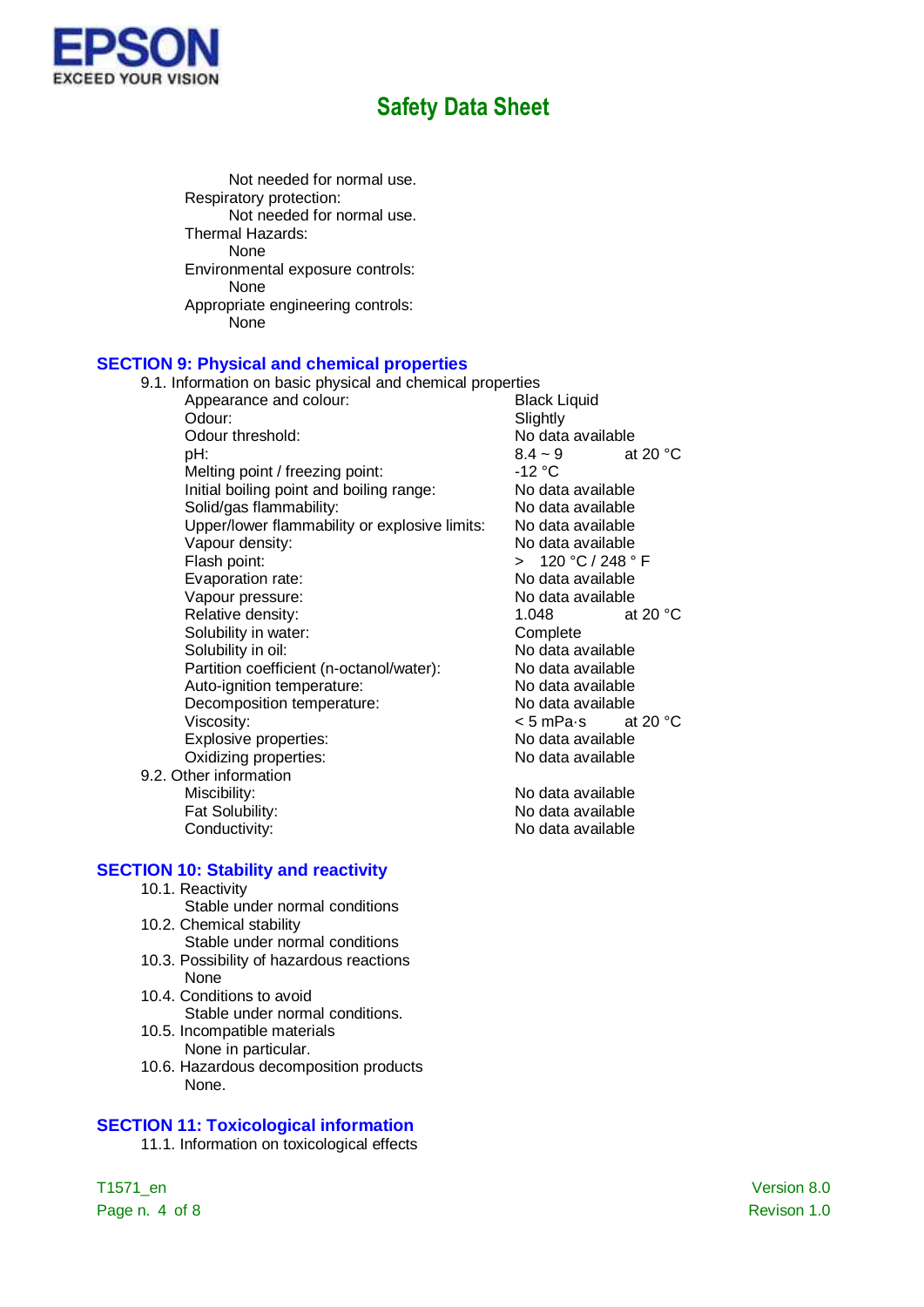

Toxicological information of the mixture:

a) acute toxicity:

Test: LD50 - Route: Oral - Species: Rat > 2500 mg/kg

Test: LD50 - Route: Dermal - Species: Rat > 2000 mg/kg

b) skin corrosion/irritation:

Test: Skin Irritant - Route: Dermal - Species: Rabbit Mild irritant

c) serious eye damage/irritation:

Test: Eye Irritant - Species: Rabbit Mild irritant

d) respiratory or skin sensitisation:

Test: Skin Sensitisation - Route: LLNA Non-sensitiser

e) germ cell mutagenicity:

Test: Mutagenesis - Species: Salmonella Typhimurium and Escherichia coli **Negative** 

Toxicological information of the main substances found in the mixture:

Glycerol - CAS: 56-81-5

a) acute toxicity:

Test: LD50 - Route: Oral - Species: Guinea pig = 7750 mg/kg - Source: Journal of Industrial Hygiene and Toxicology. Vol. 23, Pg. 259, 1941

Test: LDLo - Route: Oral - Species: Human = 1428 mg/kg - Source: "Toxicology of Drugs and Chemicals," Deichmann, W.B., New York, Academic Press, Inc., 1969Vol. -, Pg. 288, 1969. - Notes: BEHAVIORAL: HEADACHE

GASTROINTESTINAL: NAUSEA OR VOMITING

Carbon black - CAS: 1333-86-4

a) acute toxicity:

Test: LD50 - Route: Dermal - Species: Rabbit > 3 g/kg - Source: Acute Toxicity Data. Journal of the American College of Toxicology, Part B. Vol. 15 Test: LD50 - Route: Oral - Species: Rat > 15400 mg/kg - Source: Acute Toxicity

Data. Journal of the American College of Toxicology, Part B. Vol. 15 Triethanol amine - CAS: 102-71-6

a) acute toxicity:

Test: LD50 - Route: Oral - Species: Guinea pig = 2200 mg/kg - Source: "Toxicometric Parameters of Industrial Toxic Chemicals Under Single Exposure," Izmerov, N.F., et al., Moscow, Centre of International Projects, GKNT, 1982Vol. -, Pg. 114, 1982.

Test: LD50 - Route: Oral - Species: Mouse = 5846 mg/kg - Source: Science Reports of the Research Institutes, Tohoku University, Series C: Medicine. Vol. 36(1-4), Pg. 10, 1989. - Notes: GASTROINTESTINAL: "HYPERMOTILITY, DIARRHEA" KIDNEY, URETER, AND BLADDER: OTHER CHANGES BEHAVIORAL: CONVULSIONS OR EFFECT ON SEIZURE THRESHOLD

Carbon black - CAS: 1333-86-4

With excessive exposure, carbon black has been listed as a possible human carcinogen. However, as engineered within this ink cartridge, emissions to air of carbon black during normal printing use have not been found. IARC, the International Agency for Research on Cancer, has found printing inks to be not classifiable as human carcinogens.

If not differently specified, the information required in Regulation (EU) 2015/830 listed below must be considered as 'No data available'.:

- a) acute toxicity;
- b) skin corrosion/irritation;
- c) serious eye damage/irritation;
- d) respiratory or skin sensitisation;
- e) germ cell mutagenicity;
- f) carcinogenicity;
- g) reproductive toxicity;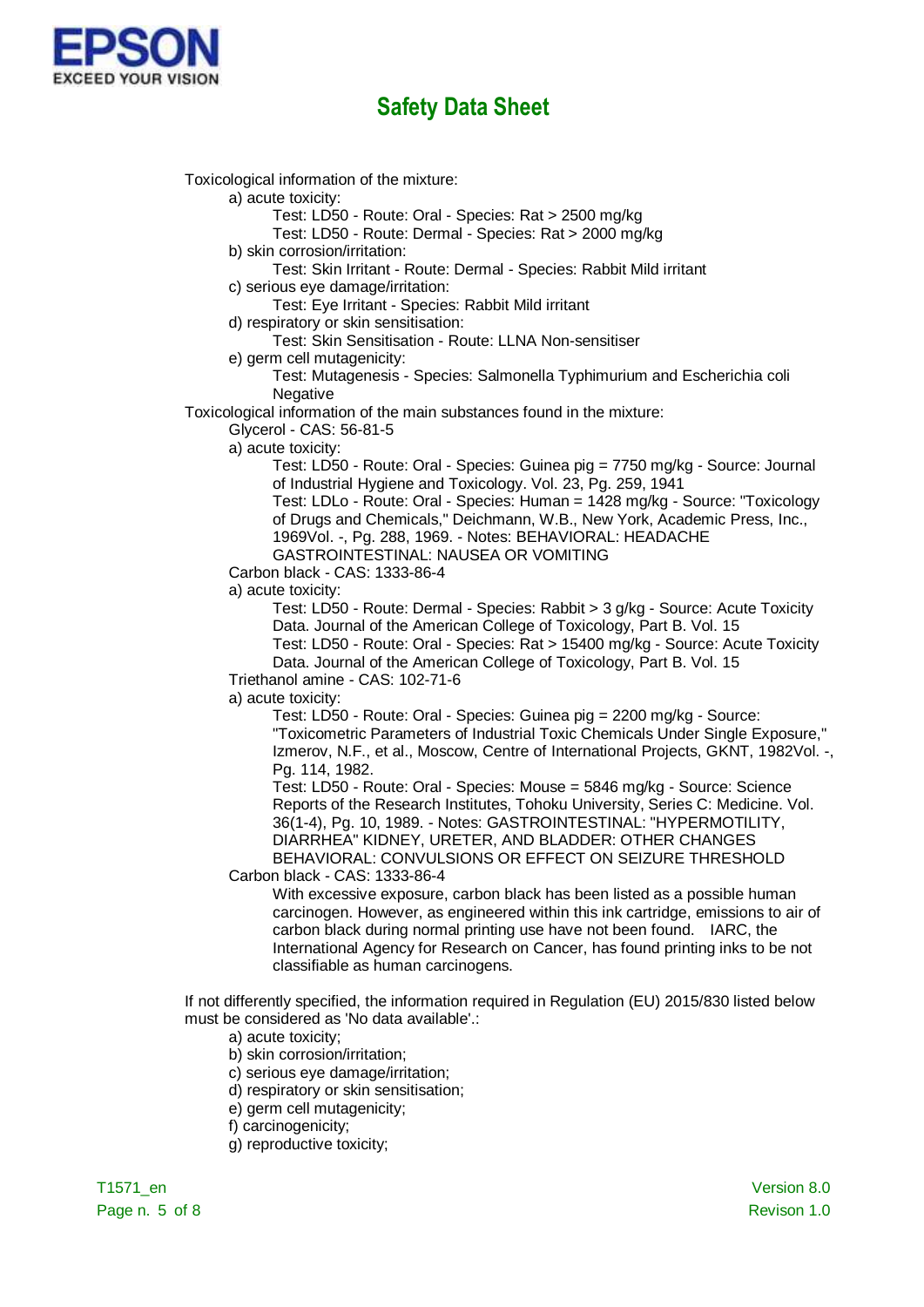

- h) STOT-single exposure;
- i) STOT-repeated exposure;
- j) aspiration hazard.

# **SECTION 12: Ecological information**

- 12.1. Toxicity
	- Adopt good working practices, so that the product is not released into the environment. No data available
- 12.2. Persistence and degradability No data available
- 12.3. Bioaccumulative potential
- No data available 12.4. Mobility in soil
	- No data available
- 12.5. Results of PBT and vPvB assessment vPvB Substances: None - PBT Substances: None
- 12.6. Other adverse effects None

### **SECTION 13: Disposal considerations**

- 13.1. Waste treatment methods
	- Recover if possible. In so doing, comply with the local and national regulations currently in force.

### **SECTION 14: Transport information**

14.1. UN number

Not classified as dangerous in the meaning of transport regulations.

- 14.2. UN proper shipping name No data available
- 14.3. Transport hazard class(es) No data available
- 14.4. Packing group No data available
- 14.5. Environmental hazards No data available
- 14.6. Special precautions for user No data available
- 14.7. Transport in bulk according to Annex II of MARPOL73/78 and the IBC Code No data available

## **SECTION 15: Regulatory information**

15.1. Safety, health and environmental regulations/legislation specific for the substance or mixture Dir. 98/24/EC (Risks related to chemical agents at work)

Dir. 2000/39/EC (Occupational exposure limit values) Regulation (EC) n. 1907/2006 (REACH) Regulation (EC) n. 1272/2008 (CLP) Regulation (EC) n. 790/2009 (ATP 1 CLP) and (EU) n. 758/2013 Regulation (EU) 2015/830 Regulation (EU) n. 286/2011 (ATP 2 CLP) Regulation (EU) n. 618/2012 (ATP 3 CLP) Regulation (EU) n. 487/2013 (ATP 4 CLP) Regulation (EU) n. 944/2013 (ATP 5 CLP) Regulation (EU) n. 605/2014 (ATP 6 CLP)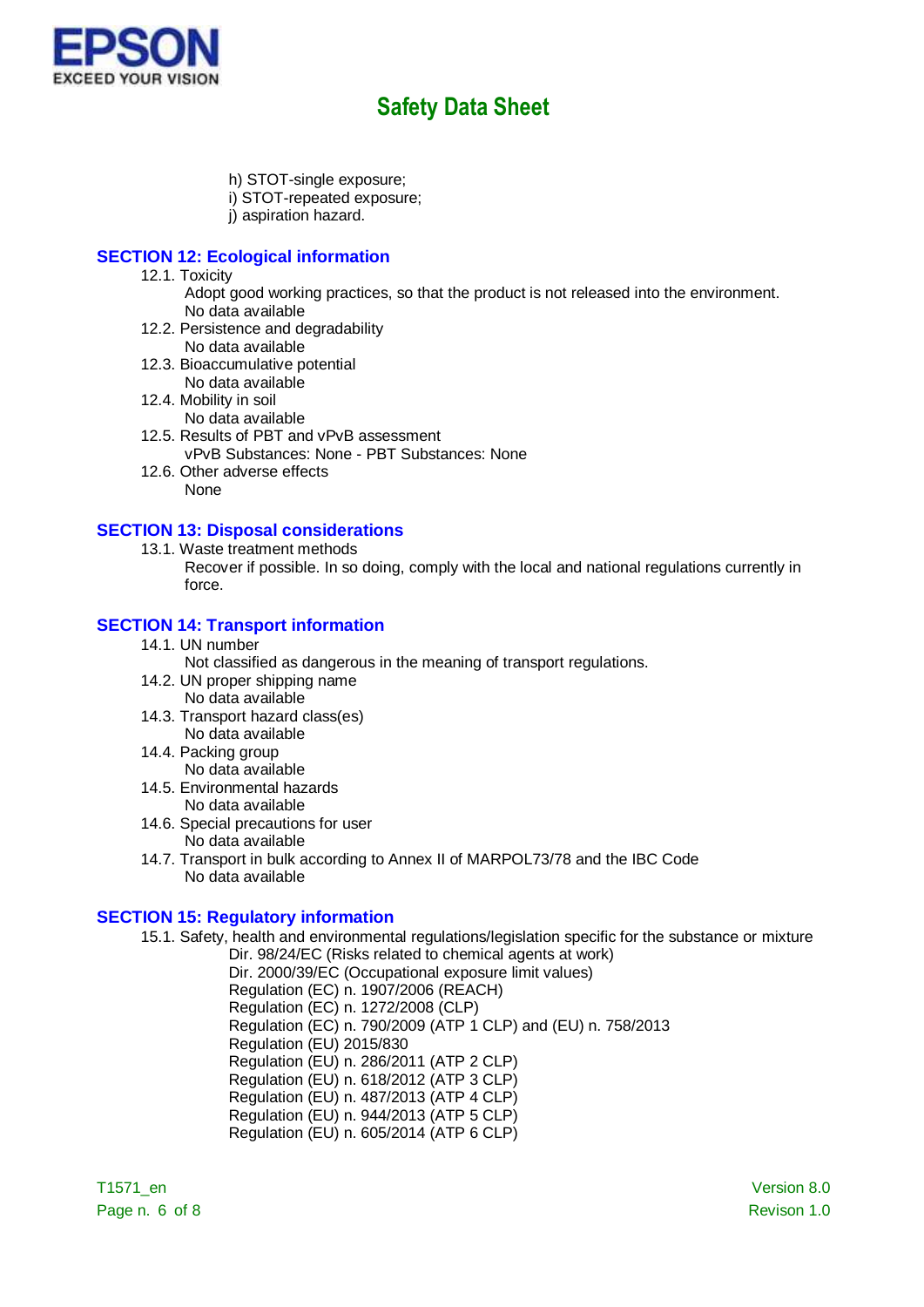

Restrictions related to the product or the substances contained according to Annex XVII Regulation (EC) 1907/2006 (REACH) and subsequent modifications: Restrictions related to the product:

Restriction 40

Restrictions related to the substances contained:

No restriction.

Where applicable, refer to the following regulatory provisions :

Directive 2003/105/CE ('Activities linked to risks of serious accidents') and subsequent amendments.

Regulation (EC) nr 648/2004 (detergents). 1999/13/EC (VOC directive)

Provisions related to directives 82/501/EC(Seveso), 96/82/EC(Seveso II):

No data available

15.2. Chemical safety assessment No

### **SECTION 16: Other information**

Full text of phrases referred to in Section 3:

H302 Harmful if swallowed.

H315 Causes skin irritation.

H318 Causes serious eye damage.

H317 May cause an allergic skin reaction.

H400 Very toxic to aquatic life.

| <b>Hazard class and</b><br>hazard category | Code                | <b>Description</b>                   |
|--------------------------------------------|---------------------|--------------------------------------|
| Acute Tox. 4                               | 3.1/4/Oral          | Acute toxicity (oral), Category 4    |
| Skin Irrit. 2                              | 3.2/2               | Skin irritation, Category 2          |
| Eye Dam. 1                                 | 3.3/1               | Serious eye damage, Category 1       |
| Skin Sens. 1,1A,1B                         | $3.4.2/1 - 1A - 1B$ | Skin Sensitisation, Category 1,1A,1B |
| Aquatic Acute 1                            | 4.1/A1              | Acute aquatic hazard, category 1     |

This safety data sheet has been completely updated in compliance to Regulation 2015/830. This document was prepared by a competent person who has received appropriate training. Main bibliographic sources:

ECDIN - Environmental Chemicals Data and Information Network - Joint Research Centre, Commission of the European Communities

SAX's DANGEROUS PROPERTIES OF INDUSTRIAL MATERIALS - Eight Edition - Van Nostrand Reinold

CCNL - Appendix 1

Insert further consulted bibliography

The information contained herein is based on our state of knowledge at the above-specified date. It refers solely to the product indicated and constitutes no guarantee of particular quality. It is the duty of the user to ensure that this information is appropriate and complete with respect to

the specific use intended. This Safety Data Sheet cancels and replaces any preceding release.

ADR: European Agreement concerning the International Carriage of Dangerous Goods by Road.

- CAS: Chemical Abstracts Service (division of the American Chemical Society).
- CLP: Classification, Labeling, Packaging.
- DNEL: Derived No Effect Level.